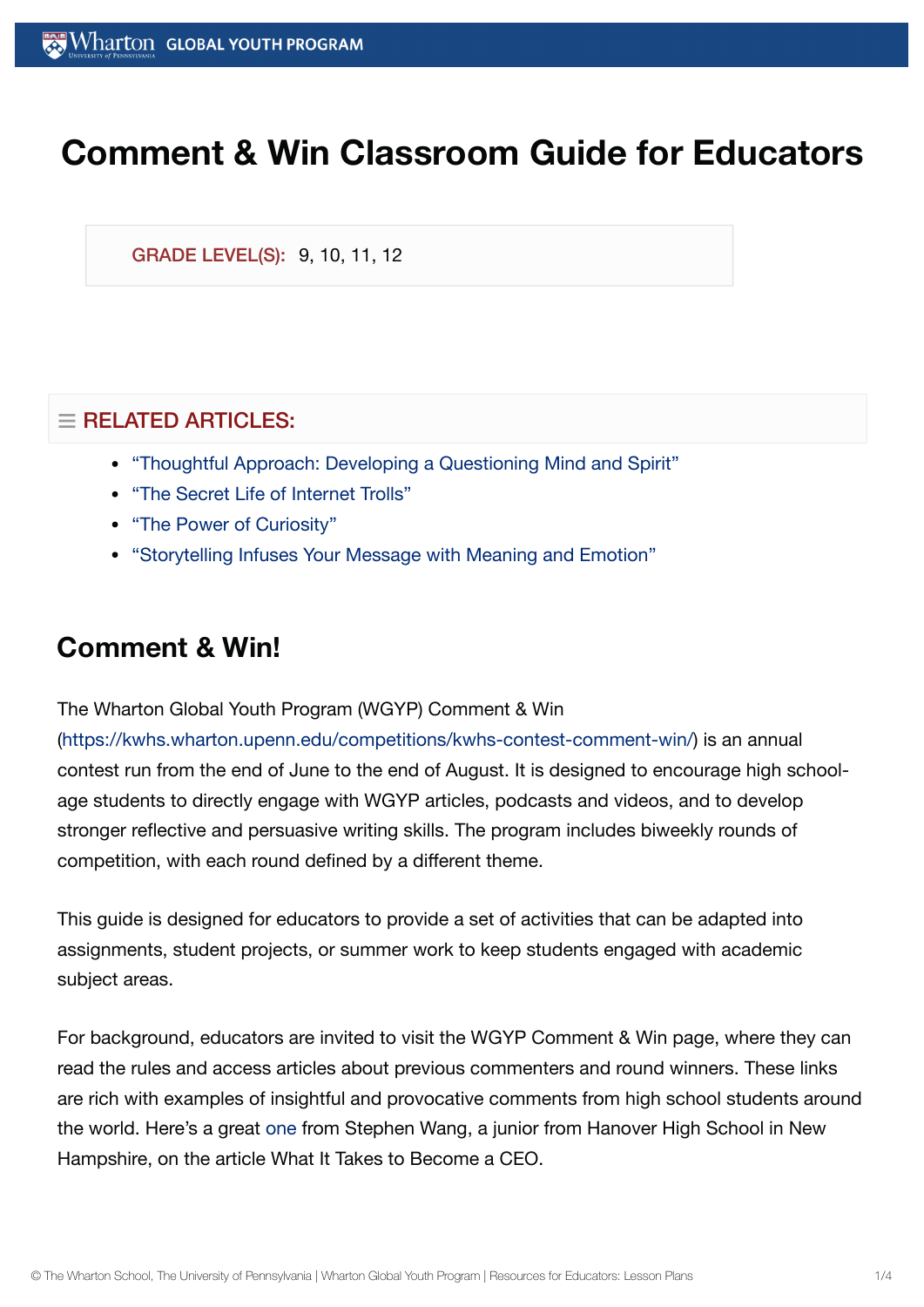#### Wharton GLOBAL YOUTH PROGRAM

We understand that educators adapt and change resources to suit their needs, so we have built this guide with flexibility in mind. We encourage you to use what you like from this guide and adapt it for your students and classroom.

### **Learning Objectives**

- Identify and read a WGYP article that is both personally appealing and connected to the current round theme
- Think critically about topics—often current, global events—and their relevance to people's lives
- Organize a clear and compelling response to the article that briefly and succinctly summarizes a viewpoint about the article and adds value to a discussion about the article
- Listen to the views of others, consider different sides of arguments, and respond with a new appreciation for varying perspectives

# **Activities**

*Below is a list of suggested activities that you can use to implement the Comment & Win assignment with your students during the summer months or during the academic year. We encourage you to use and modify these activities.*

*Please note that students must first be registered users of WGYP to participate digitally in the Comment & Win contest. They can sign up [HERE](https://kwhs.wharton.upenn.edu/register/).*

# **Single Article Assignment**

Assign students the task of participating in each round of the Comment & Win contest. New rounds begin every two weeks, with the final round often lasting all of August. Students should complete a comment and/or a reply to a different article on the WGYP site for each round. Remind students of the following:

- Students may choose any article they like from the WGYP site that fits with the theme. Remind students to think about subject areas that are important to them as they explore article choices.
- When writing a comment, students should be encouraged to connect the comment and the article to personal experiences and to express unique ideas and opinions.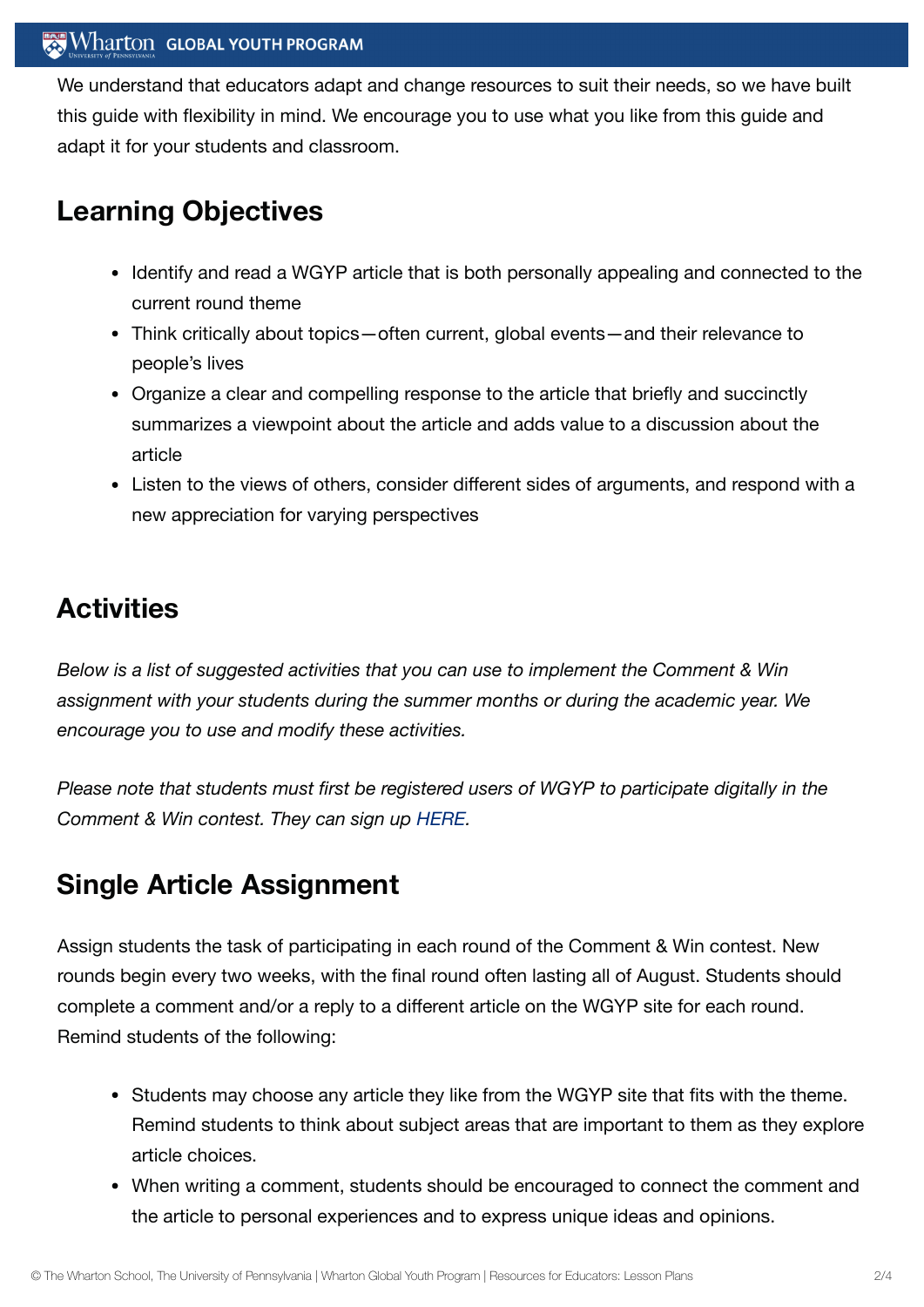#### **Wharton GLOBAL YOUTH PROGRAM**

- They should also first give thought to why they chose an article to comment on. Reasons might include: They know something about the subject matter that wasn't included in the article and can add value to the discussion; they identify with the topic; they have a personal experience to add; or they agree/disagree with the author.
- Encourage students to develop an authentic voice in their comments, rather than trying to "sound impressive." Expressing viewpoints, insights and opinions should draw on students' passions and personal perspectives, and be supported by experiences and other knowledge.
- Students should be mindful that this is not an essay-writing contest. They are commenting on a text, which means their writing should have a responsive and reflective tone, rather than communicate an entirely new idea or read like a stand-alone essay. It's fine to incorporate different ideas and personal experiences, as long as they relate back to the theme and content of the article.

To prepare for the contest, educators have the option to assign this WGYP article on critical thinking:

Thoughtful Approach: Developing a [Questioning](https://globalyouth.wharton.upenn.edu/articles/thoughtful-approach-developing-a-questioning-mind-and-spirit/) Mind and Spirit

### **Assessment**

The provided rubric (see below) can be used to asses each comment posted. Encourage students to review the rubric prior to posting.

# **Portfolio Project**

To extend the assignment beyond a single article, a portfolio project may be assigned. Students are asked to compile all the articles and comments they compose in each round into a portfolio presentation, which can be a tool to start the academic year with a conversation about these topics. You can divide students into partners, discussion groups or teams based on topic, and encourage conversation and debate inspired by their comments. The portfolio can also be a source for reflective or persuasive writing for students. Consider the following prompts to engage students in a review of their comment collection:

Do you see any common themes or topics with the articles you selected?